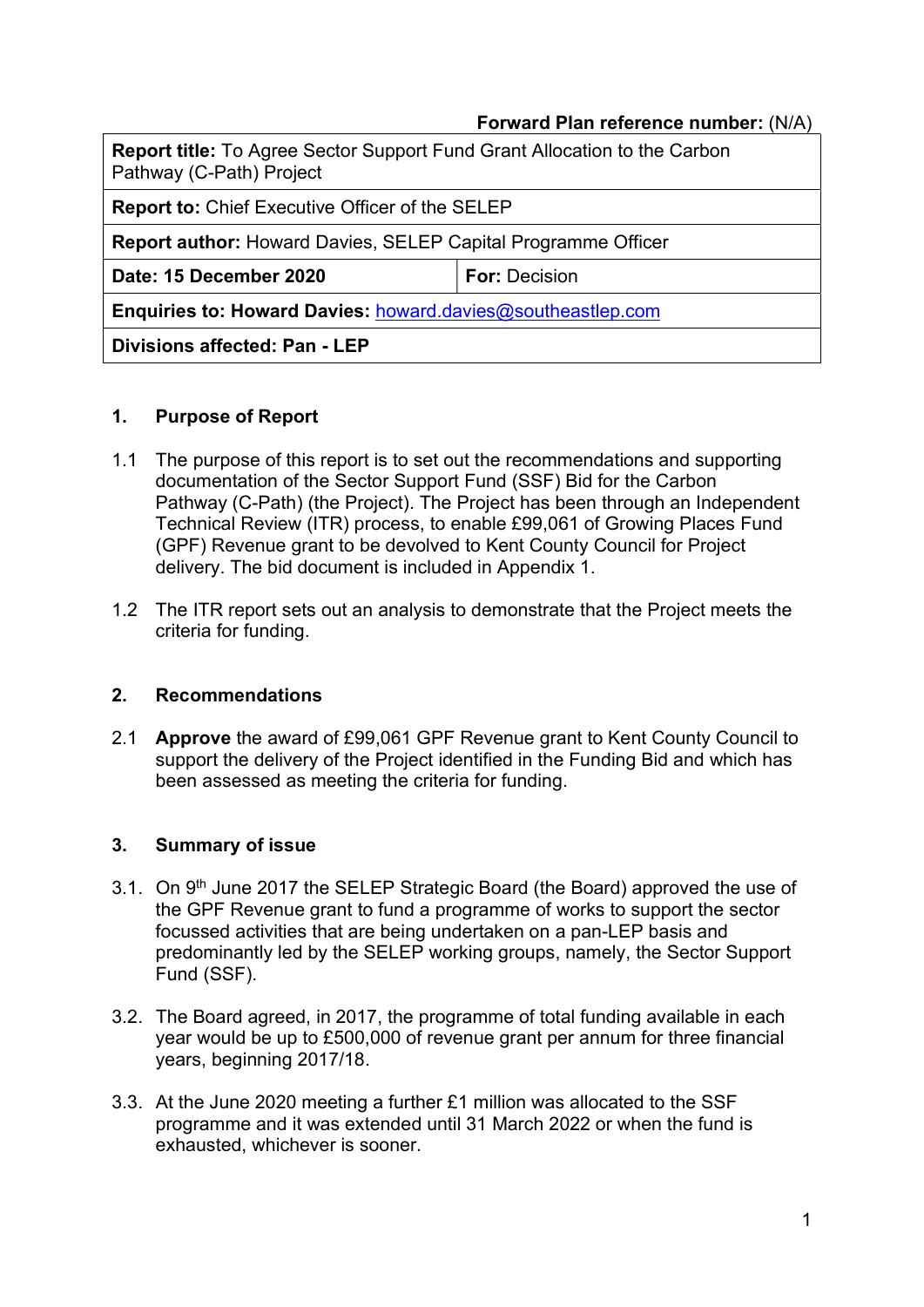- 3.4. The purpose of the SSF is to support one-off, discrete pieces of work of a pan-LEP nature with a sector focus that brings demonstrable benefits and has support across the LEP. All applications must meet the criteria detailed in section 3 of the SSF Guidance and be submitted in line with the process in section 4 of the same. This process ensures that the funding is allocated in accordance with the requirements of the SELEP Assurance Framework.
- 3.5. The Carbon Pathway (C-Path) project has submitted a bid for SSF of £99,061 to support the delivery of the Project, which was endorsed by the Board on the 11<sup>th</sup> December 2020.

## 4. Project Summary

- 4.1. The ongoing collection, collation and effective manipulation of data related to the Low Carbon and Energy Economy has been identified by stakeholders in the public sector as a fundamental need within growth-related action plans and strategies, yet adequate solutions to address this need are not yet in place. Low Carbon and Renewable Energy Economy (LCREE) programme development and investment currently relies on laborious manual data analysis coupled with poor monitoring and feedback capability. This has resulted in fragmentation, a lack of co-ordinated action between public and private sector, weak investment and insufficient growth, despite the acknowledged urgency.
- 4.2. Carbon Pathway (C-Path) is a dynamic cloud-based resource that would be used to design, facilitate, accelerate and monitor investment in the LCREE, in partnership with and accessible to public and private bodies across the SE LEP region. Focussed on supporting initiatives across all 4 federated areas, C-Path includes:
	- An accessible and constantly evolving data store of multiple relevant data sources, with automated, scheduled updates.
	- A flexible build and appraisal tool enabling stakeholders to develop & invest in energy and related schemes to meet challenging policy and strategic goals
	- $\bullet$  Modelling and machine-learning to forecast the full range of impacts  $-$  e.g. economic growth, carbon reduction, financial impact, job creation, fuel poverty and local health
	- Automated programme appraisal to enable the monitoring and updating of a scheme in delivery mode, ensuring real-time reporting of actual impacts and a continuous cycle of learning
- 4.3. This project is sponsored by Kent County Council.

## 5. Project Funding

5.1. The total cost of the Project is estimated at £141,516 including an SSF ask of £99,061, along with match and in-kind contributions from C-Path team and Local Authorities, as set out in Table 1 below.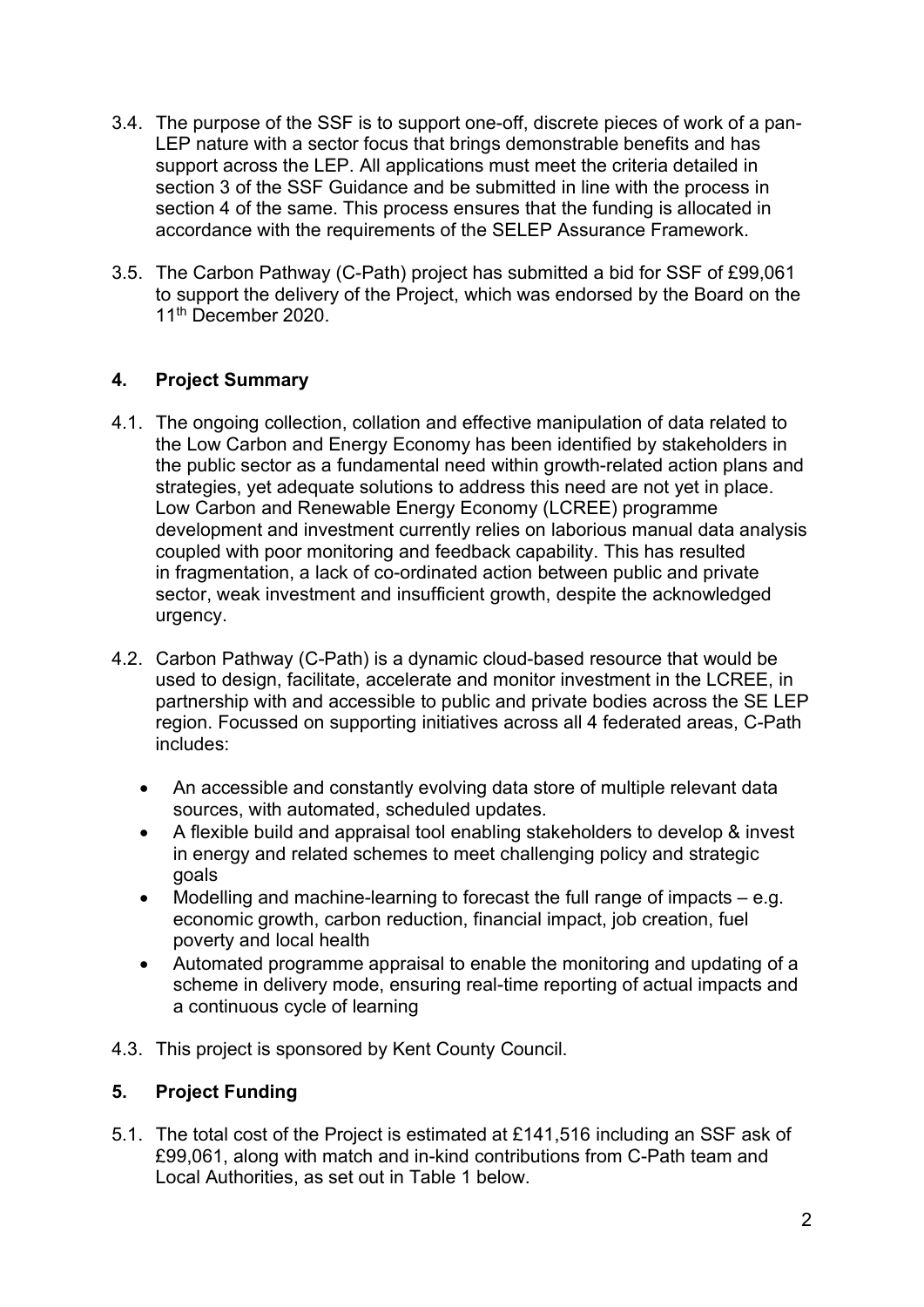# Table 1: Project Funding breakdown (£s)

| <b>Financial Breakdown (£'s)</b>     |         |         |              |
|--------------------------------------|---------|---------|--------------|
| <b>Source</b>                        | 2020/21 | 2021/22 | <b>Total</b> |
| <b>SSF</b>                           | 53,368  | 45,693  | 99,061       |
| <b>Other sources of funding</b>      |         |         |              |
| C-Path team/local<br>authority match | 22,872  | 19,583  | 42,455       |
| <b>Total</b>                         | 76,240  | 65,276  | 141,516      |

### Issues for consideration

# 6. Risks and Dependencies

6.1. The Project risks and dependencies are detailed in Table 2 below.

# Table 2: Project risks

| <b>Risk</b>                               | <b>Mitigation</b>                                                                                                                                                                                                                                                                                                                                                                                                                                                                                                                                                                                                                                                                                                                                                                                                                                                                                                                                                                                                                                                                                                                                        |
|-------------------------------------------|----------------------------------------------------------------------------------------------------------------------------------------------------------------------------------------------------------------------------------------------------------------------------------------------------------------------------------------------------------------------------------------------------------------------------------------------------------------------------------------------------------------------------------------------------------------------------------------------------------------------------------------------------------------------------------------------------------------------------------------------------------------------------------------------------------------------------------------------------------------------------------------------------------------------------------------------------------------------------------------------------------------------------------------------------------------------------------------------------------------------------------------------------------|
| Timing and programme:<br>getting started  | The second round of the Government's Local<br>Authority Delivery funding is scheduled to open and<br>close in March 2021. This closing date is key to this<br>project as we are looking to support local authorities<br>within the LEP to submit a joint bid, founded on the<br>data within C-Path's evidence-base. As such, it is of<br>paramount importance that the evidence base,<br>containing data from national datasets and from<br>datasets sourced from within the individual local<br>authorities, is fully operational to support the<br>application process. In order to ensure that we<br>deliver an evidence base that contains the required<br>breadth and granularity of data to support a<br>successful bid, we will recommend a limited number<br>of combined bids be made. C-Path will provide data<br>at a property level, allowing for aggregation and<br>analysis at any regional combination required. We<br>will recommend that a single, region-wide bid be<br>formulated, however we could break this into up<br>to three more targeted bids if it is thought to<br>enhance the prospects of successfully winning<br>funding. |
| <b>Accessibility of local</b><br>datasets | Another factor that would limit our ability to deliver<br>the project in a timely manner, and within budget, is<br>the requirement for local dataset inclusions within<br>the evidence base. Whilst much of the core of the<br>evidence base will be built from automatically<br>updated, national datasets, we will be looking to                                                                                                                                                                                                                                                                                                                                                                                                                                                                                                                                                                                                                                                                                                                                                                                                                       |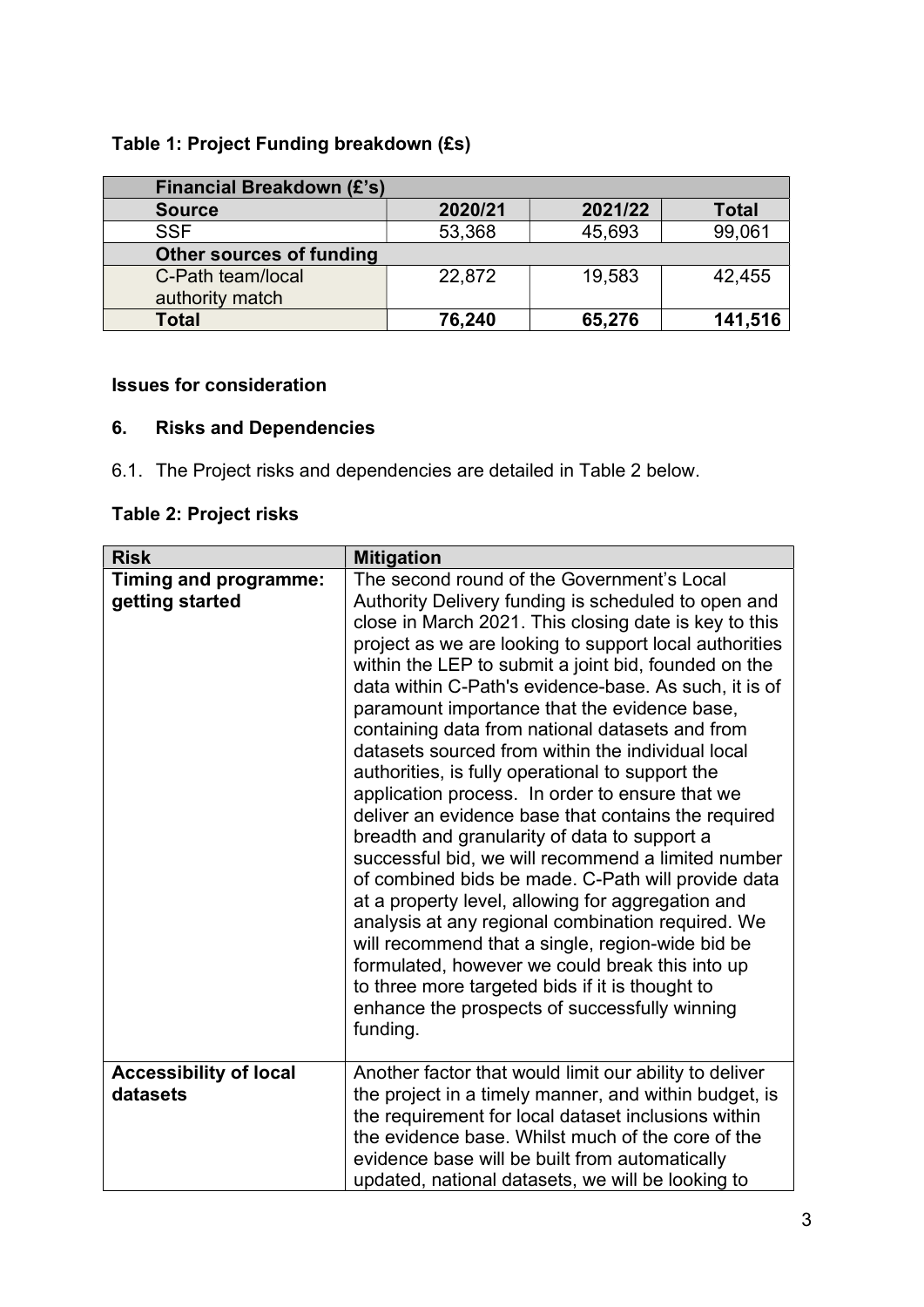| increase the accuracy of our data, and the<br>relevance to a LAD application, by including<br>data held within Local Authorities. We have<br>identified a small number of key datasets that we<br>expect to be beneficial to the evidence base that<br>may exist within Local Authority data systems. We<br>will look to engage with the project delivery board in<br>the lead up to the December decision making<br>date to confirm these datasets – expected to be no<br>more than 3 or $4 -$ in order to create clear<br>requirements and templates for Local Authorities to<br>begin pulling this data together. Standardised |
|-----------------------------------------------------------------------------------------------------------------------------------------------------------------------------------------------------------------------------------------------------------------------------------------------------------------------------------------------------------------------------------------------------------------------------------------------------------------------------------------------------------------------------------------------------------------------------------------------------------------------------------|
|                                                                                                                                                                                                                                                                                                                                                                                                                                                                                                                                                                                                                                   |
|                                                                                                                                                                                                                                                                                                                                                                                                                                                                                                                                                                                                                                   |
|                                                                                                                                                                                                                                                                                                                                                                                                                                                                                                                                                                                                                                   |
|                                                                                                                                                                                                                                                                                                                                                                                                                                                                                                                                                                                                                                   |
|                                                                                                                                                                                                                                                                                                                                                                                                                                                                                                                                                                                                                                   |
|                                                                                                                                                                                                                                                                                                                                                                                                                                                                                                                                                                                                                                   |
|                                                                                                                                                                                                                                                                                                                                                                                                                                                                                                                                                                                                                                   |
|                                                                                                                                                                                                                                                                                                                                                                                                                                                                                                                                                                                                                                   |
|                                                                                                                                                                                                                                                                                                                                                                                                                                                                                                                                                                                                                                   |
|                                                                                                                                                                                                                                                                                                                                                                                                                                                                                                                                                                                                                                   |
|                                                                                                                                                                                                                                                                                                                                                                                                                                                                                                                                                                                                                                   |
|                                                                                                                                                                                                                                                                                                                                                                                                                                                                                                                                                                                                                                   |
| reporting templates will greatly reduce the risk of                                                                                                                                                                                                                                                                                                                                                                                                                                                                                                                                                                               |
| large amounts of project time being devoted to data                                                                                                                                                                                                                                                                                                                                                                                                                                                                                                                                                                               |
| clean-up and formatting. We will look to do this as                                                                                                                                                                                                                                                                                                                                                                                                                                                                                                                                                                               |
| early as possible - most likely                                                                                                                                                                                                                                                                                                                                                                                                                                                                                                                                                                                                   |
| in November/December, ahead of the main system                                                                                                                                                                                                                                                                                                                                                                                                                                                                                                                                                                                    |
| build – in order to provide enough time for Local                                                                                                                                                                                                                                                                                                                                                                                                                                                                                                                                                                                 |
| Authorities to locate and supply the required data.                                                                                                                                                                                                                                                                                                                                                                                                                                                                                                                                                                               |
| We will undertake the partnership procurement<br><b>Procurement and</b>                                                                                                                                                                                                                                                                                                                                                                                                                                                                                                                                                           |
| process at risk pending a final decision by the SSF<br>partnership                                                                                                                                                                                                                                                                                                                                                                                                                                                                                                                                                                |
| board. Work has already been undertaken on this                                                                                                                                                                                                                                                                                                                                                                                                                                                                                                                                                                                   |
| and given the nature of the project and the                                                                                                                                                                                                                                                                                                                                                                                                                                                                                                                                                                                       |
| collaborative approach with the project team, and                                                                                                                                                                                                                                                                                                                                                                                                                                                                                                                                                                                 |
| partnership agreement (rather than standard                                                                                                                                                                                                                                                                                                                                                                                                                                                                                                                                                                                       |
| procurement approach) has been agreed. To give                                                                                                                                                                                                                                                                                                                                                                                                                                                                                                                                                                                    |
| the team sufficient time to create a sufficiently                                                                                                                                                                                                                                                                                                                                                                                                                                                                                                                                                                                 |
| robust evidence base will need at least 3                                                                                                                                                                                                                                                                                                                                                                                                                                                                                                                                                                                         |
| months, i.e. they will need to commence as soon as                                                                                                                                                                                                                                                                                                                                                                                                                                                                                                                                                                                |
| funding is awarded. This requires us to complete                                                                                                                                                                                                                                                                                                                                                                                                                                                                                                                                                                                  |
| the partnership agreement process and appoint in                                                                                                                                                                                                                                                                                                                                                                                                                                                                                                                                                                                  |
| principle by end of November 2020.                                                                                                                                                                                                                                                                                                                                                                                                                                                                                                                                                                                                |
| <b>LA Participation</b><br>Lower level of local authority input than expected $-$                                                                                                                                                                                                                                                                                                                                                                                                                                                                                                                                                 |
| the result would be not securing the level of                                                                                                                                                                                                                                                                                                                                                                                                                                                                                                                                                                                     |
| value for money shown within this application. The                                                                                                                                                                                                                                                                                                                                                                                                                                                                                                                                                                                |
| project has sought to engage across all 4 federated                                                                                                                                                                                                                                                                                                                                                                                                                                                                                                                                                                               |
| areas during the application process. This                                                                                                                                                                                                                                                                                                                                                                                                                                                                                                                                                                                        |
| will continue through the autumn to December                                                                                                                                                                                                                                                                                                                                                                                                                                                                                                                                                                                      |
| 2020, as the team will continue to prepare for the                                                                                                                                                                                                                                                                                                                                                                                                                                                                                                                                                                                |
| project launch by seeking to engage all local                                                                                                                                                                                                                                                                                                                                                                                                                                                                                                                                                                                     |
| authorities in understanding existing data sets and                                                                                                                                                                                                                                                                                                                                                                                                                                                                                                                                                                               |
| availability. We are optimistic for a positive                                                                                                                                                                                                                                                                                                                                                                                                                                                                                                                                                                                    |
| response because a key output for the project                                                                                                                                                                                                                                                                                                                                                                                                                                                                                                                                                                                     |
| is delivering the evidence base                                                                                                                                                                                                                                                                                                                                                                                                                                                                                                                                                                                                   |
| to secure significant additional funding, which is a                                                                                                                                                                                                                                                                                                                                                                                                                                                                                                                                                                              |
| major incentive for LA involvement.                                                                                                                                                                                                                                                                                                                                                                                                                                                                                                                                                                                               |

7. Outcome of ITR Process (Accountable Body Comments)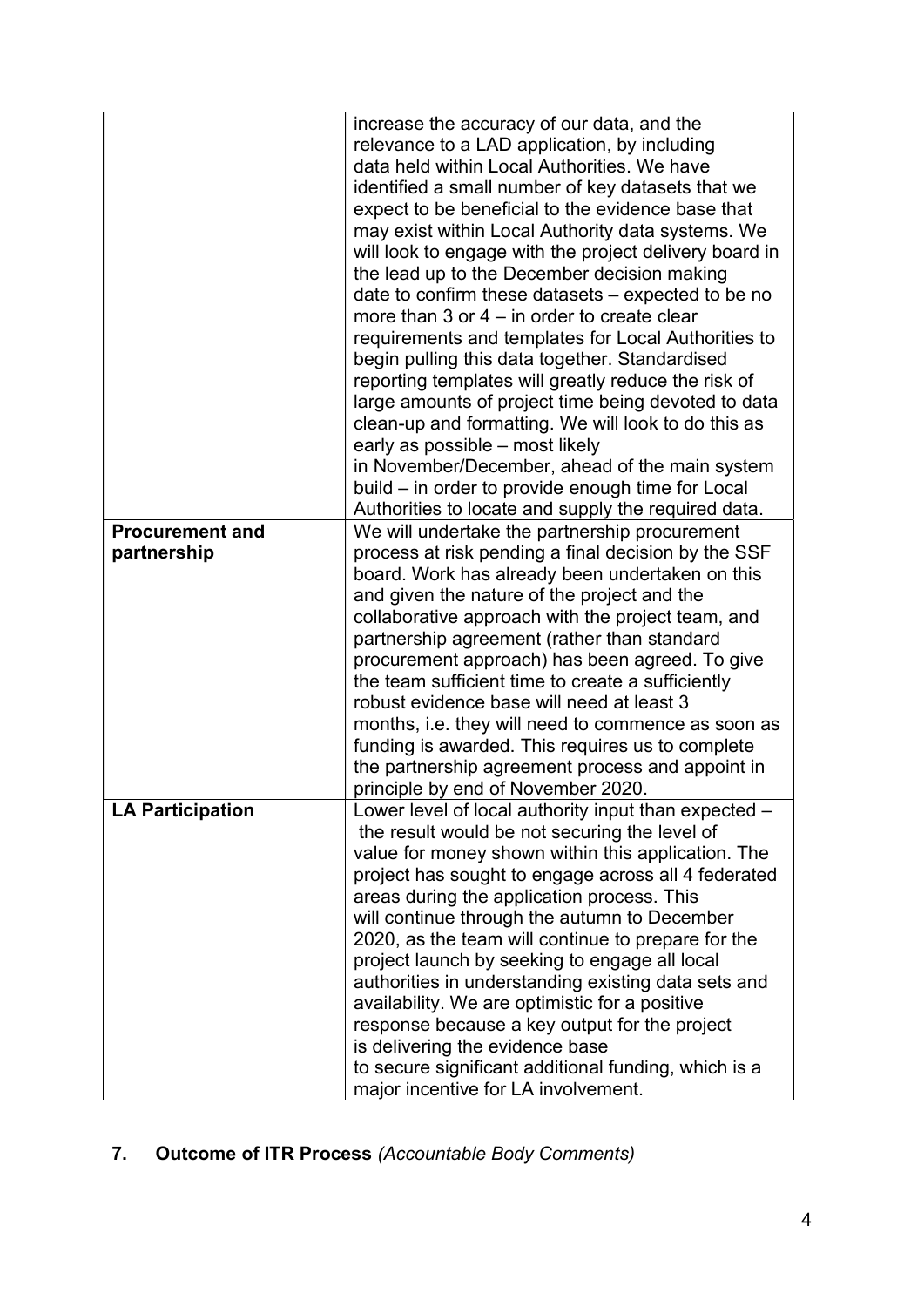- 7.1. The Accountable Body has independently assessed the Project Bid Document and has confirmed that the Project meets the criteria for funding, including the Assurance Framework requirement with regard to the expectation that value for money will be achieved.
- 7.2. The Project aligns with SELEP's strategic objectives to increase skills levels and STEM sector growth across the SELEP area by;
	- encouraging more investment and activity focused on the carbon reduction agenda, but with links to other key sectors in the South East, particularly the construction industry supply chain and health and social care. An increased focus through C-Path in these types of project will improve Skill Levels
	- C-Path would support delivery of a key 'Grand challenge' within the ESS: the drive towards 'decarbonisation, energy security and the need for greater resource efficiency'.

| 7.3. The application references a target of; |  |
|----------------------------------------------|--|
|                                              |  |

| he application references a target of;                                                                                                                                                                                                                                             |                                                                                                                                                                                                                                                                                                                                                                                                                                                                                                                                                                                                                      |
|------------------------------------------------------------------------------------------------------------------------------------------------------------------------------------------------------------------------------------------------------------------------------------|----------------------------------------------------------------------------------------------------------------------------------------------------------------------------------------------------------------------------------------------------------------------------------------------------------------------------------------------------------------------------------------------------------------------------------------------------------------------------------------------------------------------------------------------------------------------------------------------------------------------|
| Improved evidence base for<br>decision making and greater<br>likelihood of success for funding<br>and investment programmes, such<br>as the Green Homes Grant LAD<br>programme funding                                                                                             | Up to three separate bids to be supported by C-<br>Path, although this might end up being 1 larger<br>bid to support scale economies.                                                                                                                                                                                                                                                                                                                                                                                                                                                                                |
| Increased strategic co-operation,<br>synergies and cost saving by<br>avoiding individual public sector<br>bodies, facilitated through a single<br>data platform                                                                                                                    | C-Path will be available to all 35 local authorities<br>and districts, as well as Tier 1 authorities – and<br>the more each authority is involved the more<br>benefit they will gain from the increased quality of<br>the outputs. We have assumed, in order to<br>calculate a financial benefit here, that 30 public<br>sector bodies will actively engage and therefore<br>benefit from an innovative, private sector driven<br>initiative that they would otherwise had to have<br>individually commissioned, with their own<br>extensive staff resource in meeting their long<br>term carbon reduction ambitions |
| Increased strategic co-operation<br>between public and private<br>sectors, i.e. on a cross<br>sectoral benefits to drive activity in<br>the low carbon and renewable<br>energy economy<br>Improved intelligence to drive<br>efficiency in decision making and<br>political support | On top of the local authority base, 2 SMEs, core<br>to the project, the health sector, central<br>government, technology providers, sectoral<br>agencies and the wider LCREE supply chain will<br>be working together to deliver the project - a total<br>of around 10 organisations.<br>c.40 - Speed is now of the essence in decision<br>making around funding and investment to support<br>the climate emergency. Individual local<br>authorities making informed decisions based on<br>manual access to and manipulation of data                                                                                 |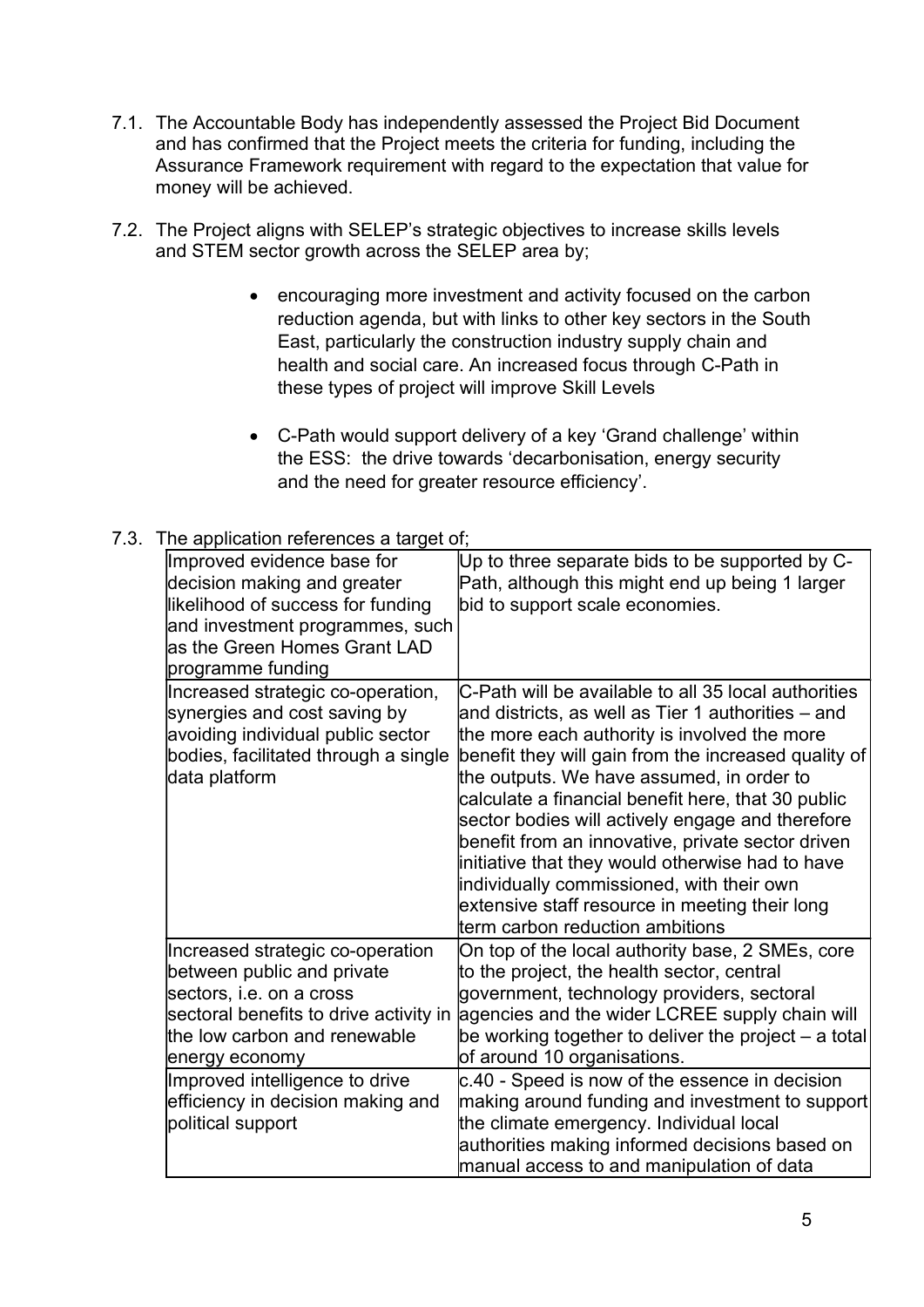| Reduced resources needed by the<br>public purse to support funding<br>and investment bids | typically take 3-6 months. 35 local authorities plus<br>Tier 1 authorities using C-Path could generate<br>the evidence needed to make informed decisions<br>to a matter of days, with live sensitivity analysis<br>Engagement has shown that securing the<br>evidence to support wider funding bids -<br>externally and internally – can be time                                                                                                      |
|-------------------------------------------------------------------------------------------|-------------------------------------------------------------------------------------------------------------------------------------------------------------------------------------------------------------------------------------------------------------------------------------------------------------------------------------------------------------------------------------------------------------------------------------------------------|
|                                                                                           | consuming, inaccurate and often incomplete.<br>Having live, accessible data will significantly<br>lminimise this time.                                                                                                                                                                                                                                                                                                                                |
| Reputational benefits to the SE<br>LEP                                                    | Central government is looking to the regions to<br>lead on green recovery, typified by Local<br>Authority Delivery of the Green Homes Grant.<br>This is a great opportunity for SE authorities to<br>demonstrate forward thinking and pro-activity in<br>leading on data, sound evidence, quality control<br>and collaboration in driving forward that recovery<br>in a well-managed, innovative way.                                                 |
| Supply chain opportunities and<br>economic growth                                         | Improving the chances of securing funding,<br>driving activity and opportunity in LCREE is a<br>significant kick start to the local SME base, and<br>C-Path will be able to support that process –<br>giving access to SMEs to deliver works and<br>demonstrate their performance in a clear and<br>transparent way. C-Path will include economic<br>and social impact indicators that will then $-$<br>eventually – be able to quantify this benefit |

- 7.4. Exemption 1: This may be applied where a project does not present High Value for Money (a Benefit Cost Ratio of over 2:1); but
	- has a Benefit Cost Ratio value of greater than 1.5:1; or
	- where the project benefits are notoriously difficult to appraise in monetary terms.
- 7.5 The Project provides a BCR of 7.8:1 calculated
- 7.6 Exemption 1 will only apply if the following conditions are satisfied:
	- (1) The funding sought from SELEP in relation to the project must be less than £2.0m and to conduct further quantified and monetised economic appraisal would be disproportionate; and
	- (2) where there is an overwhelming strategic case (with minimal risk in the other cases); and
	- (3) there are qualitative benefits which, if monetised, would most likely increase the benefit-cost ratio above 2:1.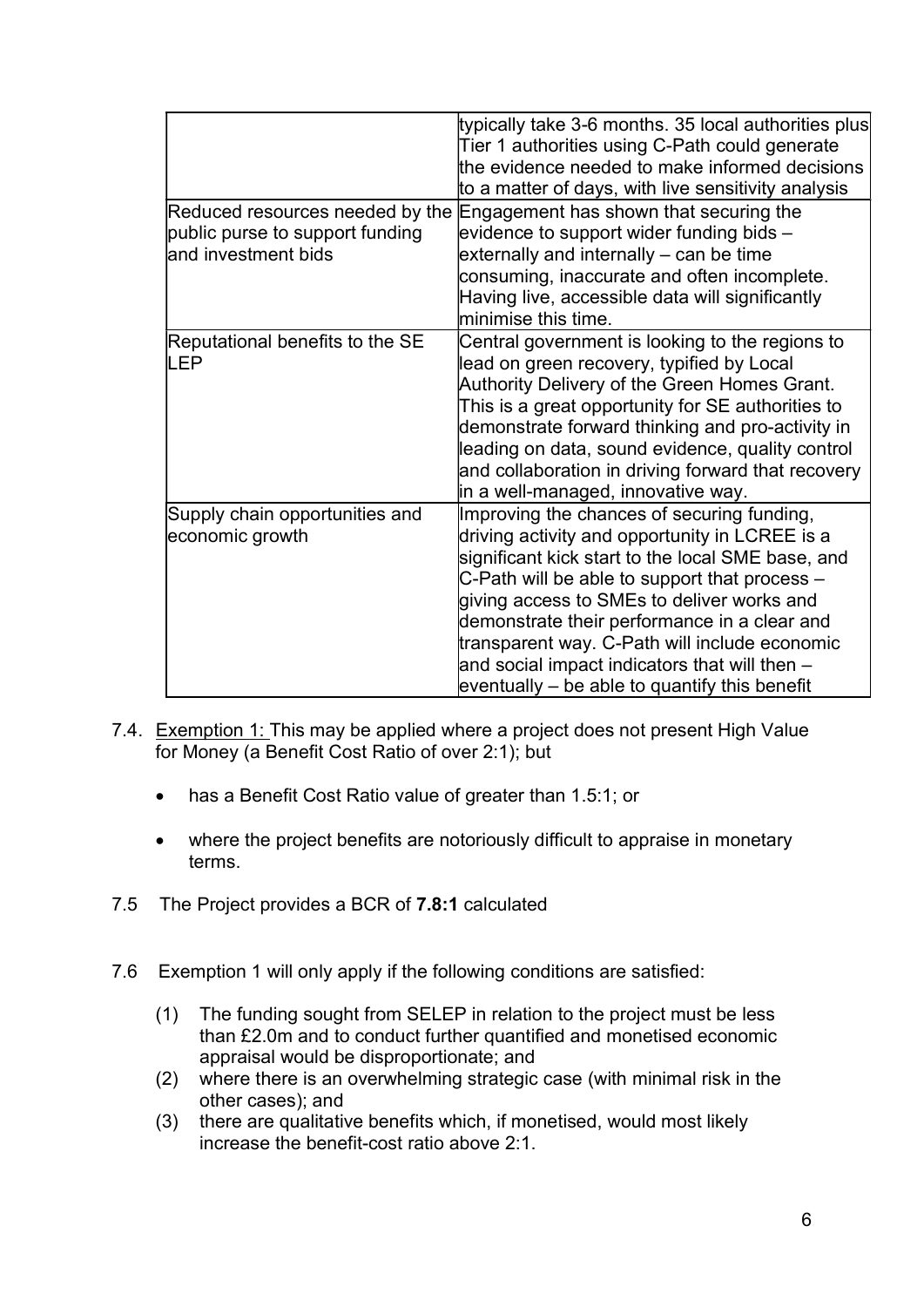### 8. Financial implications (Accountable Body Comments)

- 8.1 A total SSF fund of £1,206,500 was established for 2020/21; of this, successful funding applications of £345,510 have been awarded in year to date and should the projects which were endorsed by the Strategic Board in December 2020, all receive approval for funding awards, the remaining balance of SSF funding available for investment will be £261,729, as shown in Table 1.
- 8.2 The total of SSF projects (including Carbon Pathways (C-Path)) endorsed at the December 2020 Strategic Board meeting, which are requesting approval in January 2021 (in separate decision reports) is £599,261.There is sufficient funding available to support the approval of these funding allocations as shown in Table 1.
- 8.3 The balance of funding of £261,729 is available for use in 2020/21 and 2021/22 (if not fully utilised in the current financial year), to support Covid-19 recovery SSF projects.
- 8.4 The Carbon Pathways (C-Path) project in this report is seeking £99,061 of SSF. The Project came forward at the December 2020 Strategic Board meeting and was endorsed for funding by the Board.

| The total of SSF projects (including Carbon Pathways (C-Path)) endorsed at<br>the December 2020 Strategic Board meeting, which are requesting approval in<br>January 2021 (in separate decision reports) is £599,261. There is sufficient<br>funding available to support the approval of these funding allocations as shown<br>in Table 1. |              |   |
|---------------------------------------------------------------------------------------------------------------------------------------------------------------------------------------------------------------------------------------------------------------------------------------------------------------------------------------------|--------------|---|
| The balance of funding of £261,729 is available for use in 2020/21 and 2021/22<br>(if not fully utilised in the current financial year), to support Covid-19 recovery<br>SSF projects.                                                                                                                                                      |              |   |
| The Carbon Pathways (C-Path) project in this report is seeking £99,061 of SSF.<br>The Project came forward at the December 2020 Strategic Board meeting and<br>was endorsed for funding by the Board.                                                                                                                                       |              |   |
| e 1                                                                                                                                                                                                                                                                                                                                         |              |   |
|                                                                                                                                                                                                                                                                                                                                             | 2020/21<br>£ |   |
| <b>Funding</b>                                                                                                                                                                                                                                                                                                                              |              |   |
| Covid-19 Recovery SSF                                                                                                                                                                                                                                                                                                                       | 1,000,000    |   |
| C/f 2019/20                                                                                                                                                                                                                                                                                                                                 | 206,500      |   |
| Total 2020/21 funding                                                                                                                                                                                                                                                                                                                       | 1,206,500    |   |
| Approved projects 2020/21                                                                                                                                                                                                                                                                                                                   |              |   |
| <b>Buy Local South East</b>                                                                                                                                                                                                                                                                                                                 | 69,510       |   |
| <b>Skills Working Group</b>                                                                                                                                                                                                                                                                                                                 | 76,000       |   |
| Visitor Economy                                                                                                                                                                                                                                                                                                                             | 200,000      |   |
|                                                                                                                                                                                                                                                                                                                                             | 345,510      |   |
| Projects endorsed Dec. 2020 & seeking approval                                                                                                                                                                                                                                                                                              |              |   |
| Gourmet Garden Trails (Extension)                                                                                                                                                                                                                                                                                                           | 35,000       |   |
| <b>Catalyst for Culture</b>                                                                                                                                                                                                                                                                                                                 | 181,700      |   |
| Carbon Pathways (C-Path)                                                                                                                                                                                                                                                                                                                    | 99,061       |   |
| SE Export Development (SEED)                                                                                                                                                                                                                                                                                                                | 91,500       |   |
| <b>Building Back Better</b>                                                                                                                                                                                                                                                                                                                 | 192,000      |   |
|                                                                                                                                                                                                                                                                                                                                             | 599,261      |   |
|                                                                                                                                                                                                                                                                                                                                             |              |   |
| <b>Balance SSF remaining for investment</b>                                                                                                                                                                                                                                                                                                 | 261,729      |   |
|                                                                                                                                                                                                                                                                                                                                             |              |   |
|                                                                                                                                                                                                                                                                                                                                             |              | 7 |
|                                                                                                                                                                                                                                                                                                                                             |              |   |

#### Table 1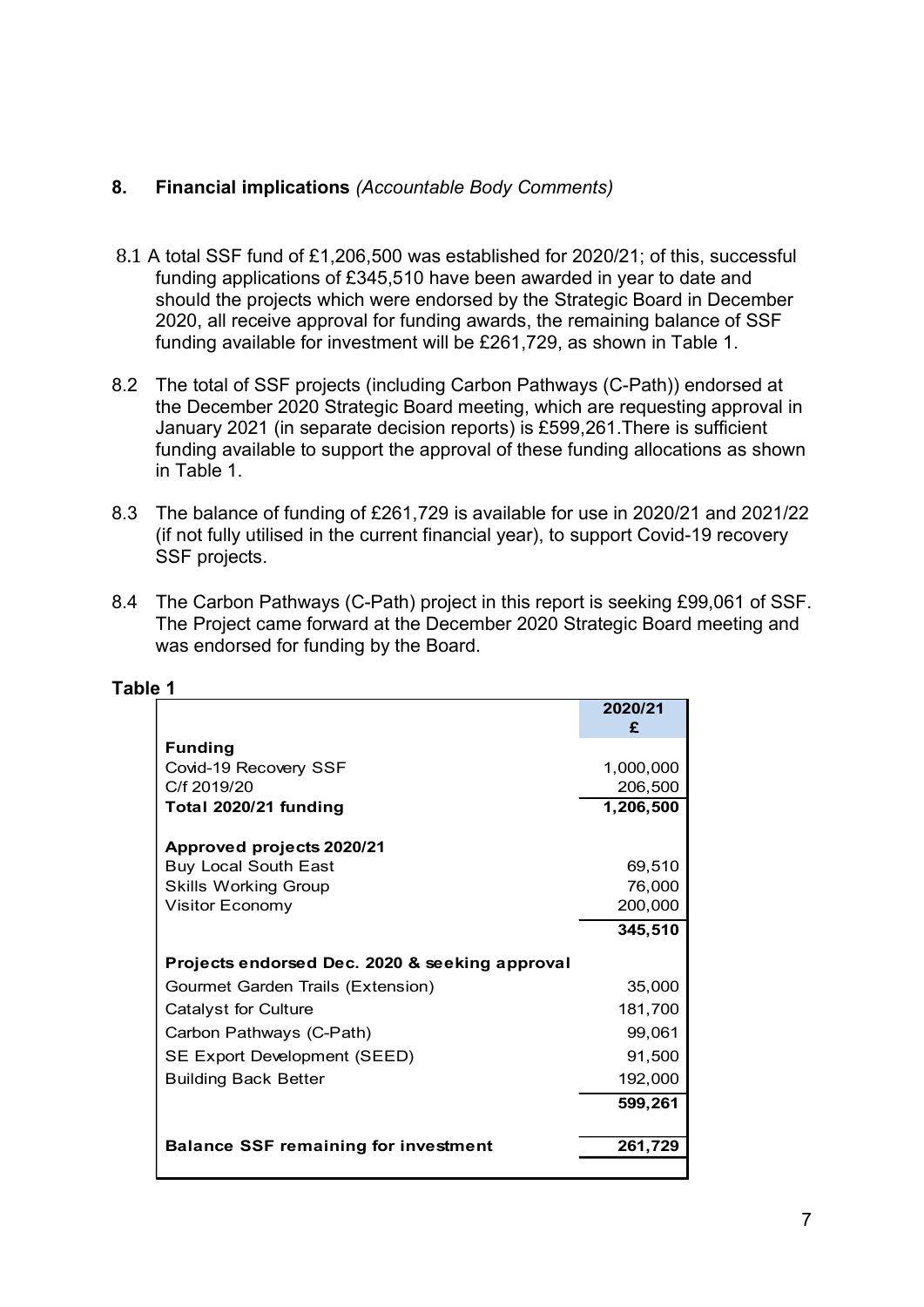# 9. Legal implications (Accountable Body Comments)

9.1 The grant will be transferred to Kent County Council via a notional grant agreement; the grant agreement will include a requirement for claw back of the funding if it is not fully expended or not expended in line with the Project Bid Document.

## 10. Equality and Diversity implications

- 10.1 Section 149 of the Equality Act 2010 creates the public sector equality duty which requires that when a public sector body makes decisions it must have regard to the need to:
	- (a) Eliminate unlawful discrimination, harassment and victimisation and other behaviour prohibited by the Act;
	- (b) Advance equality of opportunity between people who share a protected characteristic and those who do not;
	- (c) Foster good relations between people who share a protected characteristic and those who do not including tackling prejudice and promoting understanding.
- 10.2 The protected characteristics are age, disability, gender reassignment, pregnancy and maternity, race, religion or belief, gender and sexual orientation.
- 10.3 In the course of the development of the project business cases, the delivery of the project and the ongoing commitment to equality and diversity, the promoting local authority will ensure that any equality implications are considered as part of their decision making process and where possible identify mitigating factors where an impact against any of the protected characteristics has been identified.

# 11. List of appendices

- 11.1. Appendix 1 Project Bid Document
- 11.2. Appendix 2 Independent Technical Review report

## 12. List of Background papers

- 12.1. Sector Support Funding Guidance LINK
- 12.2. SELEP Assurance Framework LINK
- 12.3. Minutes of the Strategic Board Meeting 11 December 2020. LINK